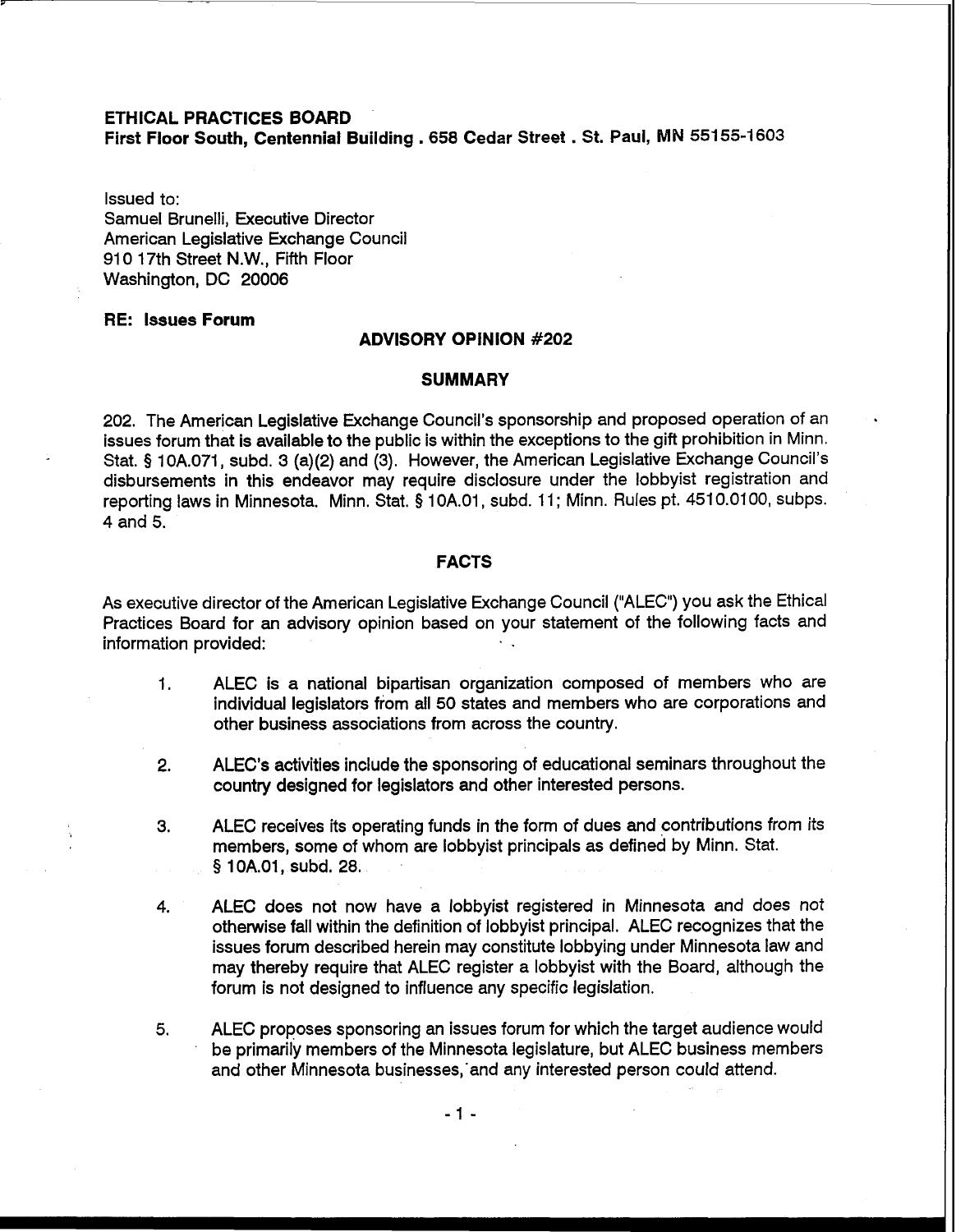- **6.** Presentations at the forum would be designed to provide information to legislators or other officials to assist them in the performance of their official duties.
- **7.** Persons could attend the forum at no cost; persons who choose to attend the dinner would pay a charge of \$19, with advance or contemporaneous payment required. This charge equals the per-plate amount the event facility would be charging ALEC.
- **8.** General operating funds of ALEC would cover the costs of the speakers' expenses and honoraria, printing costs, facility rental, and other expenses not related to the dinner itself. Attenders would be given photocopied outlines for several of the presentations at the forum.
- 9. Agenda sheets and invitations that have been sent contain a statement that advice on this matter will be sought from the Ethical Practices Board. ALEC will notify persons that the event has been canceled if the Board finds that the program is a prohibited gift.

## **QUESTION ONE**

Does ALEC's sponsorship and operation of the issues forum issues forum require ALEC to register a lobbyist with the Board?

### **OPINION**

Yes, in the event that the issues forum and any written materials distributed include information that communicates with or urges others to communicate with officials in attempts to advocate a particular position to an official about legislative or administrative action, or which requests initiation of any particular legislative or administrative action. If ALEC authorizes the expenditure of more than \$250 for the costs of the issues forum, a lobbyist must register with the Ethical Practices Board to represent ALEC and report on ALEC's disbursements for lobbying purposes in Minnesota. Minn. Stat. § 1 0A.01, subd. 11 ; Minn. Rules pt. 451 0.01 00, subps. 4 and 5.

#### **QUESTION TWO**

Does ALEC's sponsorship and proposed operation of the issues forum as described in this request constitute a gift to officials that is prohibited by Minn. Stat. **9** 10A.071?

#### **OPINION**

No. The issues forum as described in this request is offered without charge to officials and any others who may wish to attend. Officials and others who choose to attend the dinner each would pay the amount that the facility would charge ALEC for the dinner. The operation of the issues forum is a gift that is within the exception from the gift prohibition for services to assist an official in the performance of official duties. Minn. Stat. § 10A.071, subd. 3 (a) (2).

 $-2-$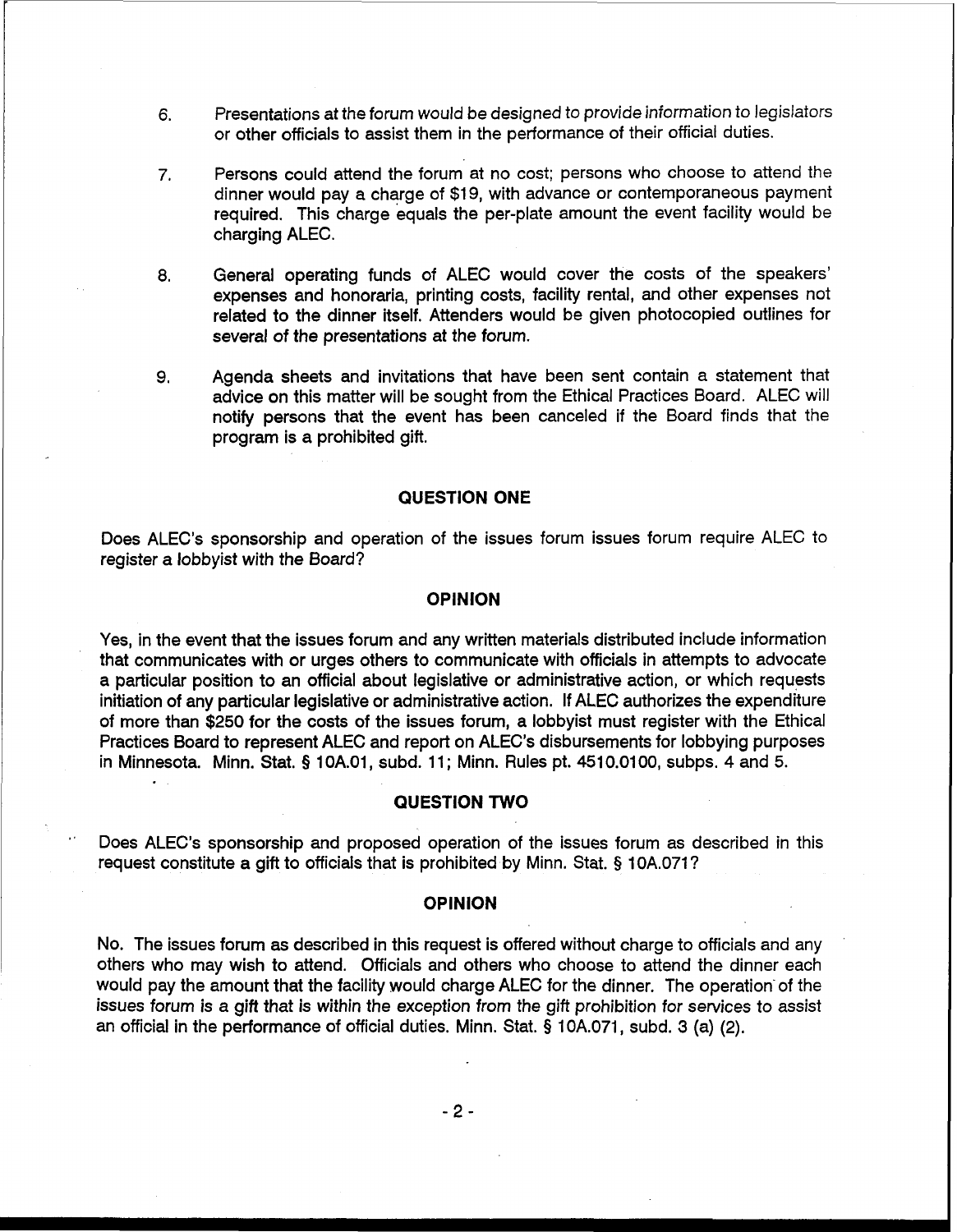## **QUESTION THREE**

Is the distribution of photocopied outlines of the presentations at the issues forum to legislators, other officials, and other attenders at no charge prohibited by Minn. Stat. § 10A.071?

### **OPINION**

No, provided that any photocopied materials that may be distributed to legislators or officials are within the exception for informational material of unexceptional value specified in Minn. Stat. **5** 1 OA.071, subd. 3 (a)(6).

 $I$ ssued:  $2 - 3 - (945)$ 

 $\mathbb{R}^2$ 

John L. Holahan, Jr., Chair Ethical Practices Board

# **PERTINENT STATUTES AND RULES**

Minn. Stat. **5** 1 OA.O1 DEFINITIONS provides:

Subd. 11. (a) "Lobbyist" means an individual:

(1) engaged for pay or other consideration, or: authorized to spend money by another individual, association, political subdivision, or public higher education system, who spends more than five hours in any month or more than \$250, not including the individual's own travel expenses and membership dues, in any year, for the purpose of attempting to influence legislative action or administrative action, or the official action of a metropolitan governmental unit, by communicating or urging others to communicate with public or local officials.

Subd. 18. "Public official" means any:

(a) member of the legislature;

(b) constitutional officer in the executive branch and the officer's chief administrative deputy;

(c) member, chief administrative officer or deputy chief administrative officer of a state board or commission which has at least one of the following powers: (i) the power to adopt, amend or repeal rules, or (ii) the power to adjudicate contested cases or appeals;

(d) commissioner, deputy commissioner, or assistant commissioner of any state department as designated pursuant to section 15.01 ;

(e) individual employed in the executive branch who is authorized to adopt, amend or repeal rules or adjudicate contested cases;

(f) executive director of the state board of investment;

(g) executive director of the Indian affairs intertribal board;

(h) commissioner of the iron range resources and rehabilitation board;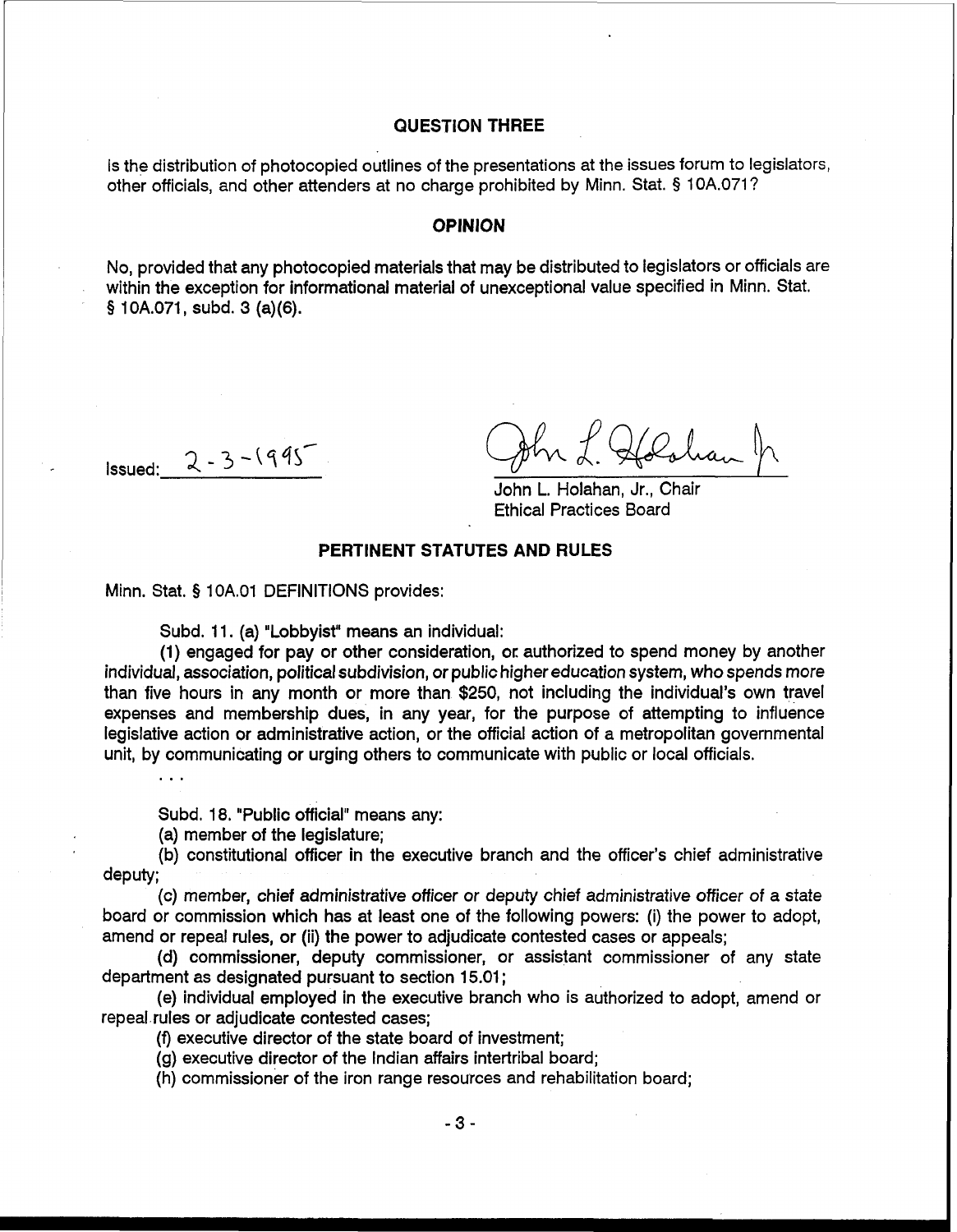(i) commissioner of mediation services;

**(j)** deputy of any official listed in clauses (e) to (i);

(k) judge of the workers' compensation court of appeals;

(I) administrative law judge or compensation judge in the state office of administrative hearings or referee in the department of jobs and training;

(m) solicitor general or deputy, assistant or special assistant attorney general;

(n) individual employed by the legislature as secretary of the senate, chief clerk of the house, revisor of statutes, or researcher, legislative analyst, or attorney in the office of senate counsel and research or house research;

(0) member or chief administrative officer of the metropolitan council, regional transit board, metropolitan transit commission, metropolitan waste control commission, metropolitan parks and open spaces commission, metropolitan airports commission or metropolitan sports facilities commission;

(p) the director of the racing commission, the director of the gambling control board, the director of the state lottery, and the deputy director of the state lottery;

(q) director or the division of gambling enforcement in the department of public safety;

(r) member or executive director of the higher education facilities authority; or

(s) member of the board of directors or president of the Minnesota world trade center corporation.

 $\mathbf{1}$ 

Subd. 25. **Local official.** "Local official" means a person who holds elective office in a political subdivision or who' is appointed to or employed in a public position in a political subdivision in which the person has authority to make, to recommend, or to vote on as a member of the governing body, major decisions regarding the expenditure or investment of public money.

Subd. 26. **Metropolitan governmental unit.** "Metropolitan governmental unit" means any of the seven counties in the.metropolitan area as defined in section 473.121, subdivision 2, a regional railroad authority established by one or more of those counties under section 398A.03, a city with a population of over 50,000 located in the seven-county metropolitan area, the metropolitan council, a metropolitan agency as defined in section 473.121, subdivision 5a, the Minnesota state high school league, and Minnesota Technology, Inc.

Subd. 27. **Political subdivision.** "Political subdivision" means the metropolitan council, a metropolitan agency as defined in section 473.121, subdivision 5a, a municipality as defined in section 471.345, subdivision 1, the Minnesota state high school league, and Minnesota Technology, Inc.

Subd. 28. **Principal.** "Principal" means an individual or association that:

(1) spends more than \$500 in the aggregate in any calendar year to engage a lobbyist, compensate a lobbyist, or authorize the expenditure of money by a lobbyist; or

(2) is not included in clause (1) and spends a total of at least \$50,000 in any calendar year on efforts to influence legislative action, administrative action, or the official action of governmental units, as described in section 10A.04, subdivision 6.

## Minn. Stat. § 10A.03 LOBBYIST REGISTRATION provides:

Subdivision 1. Each lobbyist shall file a registration form with the Board within five days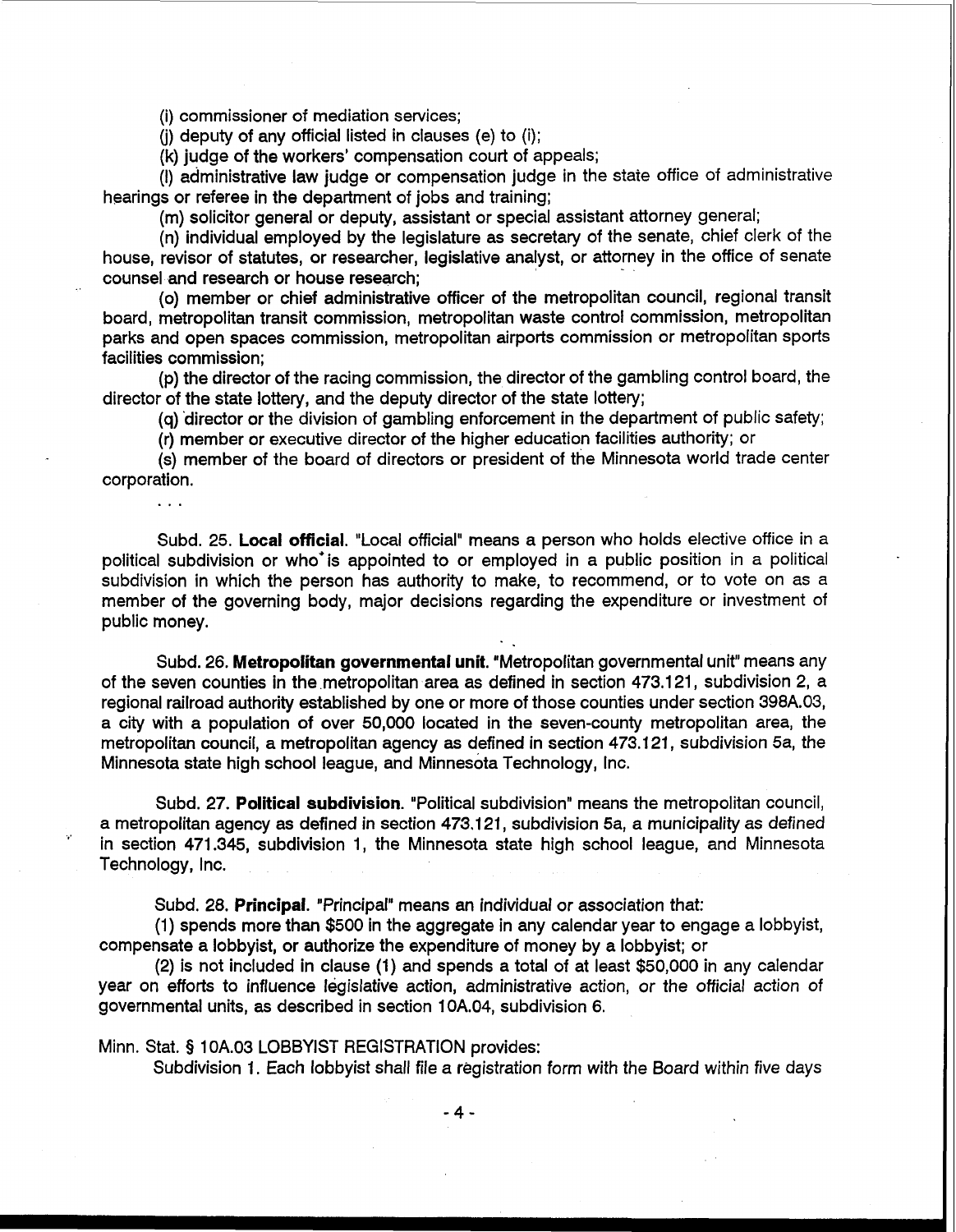after becoming a lobbyist.

 $\mathbb{R}^2$ 

Subd. 2. The registration form shall be prescribed by the Board and shall include (a) the name and address of the lobbyist, (b) the principal place of business of the lobbyist, (c) the name and address of each person, if any, by whom the lobbyist is retained or employed or on whose behalf the lobbyist appears, and (d) a general description of the subject or subjects on which the lobbyist expects to lobby.

Minn. Stat. § 10A.04 LOBBYIST REPORTS provides:

Subdivision 1. Each lobbyist shall file reports of the lobbyist's activities with the Board as long as the lobbyist continues to lobby. A lobbyist may file a termination statement at any time after ceasing to lobby.

Subd. 2. Each report shall cover the time from the last day of the period covered by the last report to 15 days prior to the current filing date. The reports shall be filed with the Board by the following dates: (a) January 15; (b) April 15; and (c) July 15.

Minn. Stat. § 10A.071 CERTAIN GIFTS BY LOBBYISTS AND PRINCIPALS PROHIBITED provides:

Subdivision 1. **Definitions.** (a) The definitions in this subdivision apply to this section.

(b) "Gift" means money, real or personal property, a service, a loan, a forbearance or forgiveness of indebtedness, or a promise of future employment, that is given without the giver receiving consideration of equal or greater value in return.

(c) "Official" means a public official, an employee of the legislature, or a local official of a metropolitan governmental unit.

Subd. 2. **Prohibition.** A lobbyist or principal may not give a gift or request another to give a gift to an official. An official may not accept a gift from a lobbyist or principal.

Subd. 3. **Exceptions.** (a) The prohibitions in this section do not apply if the gift is:

(1) a contribution as defined in section 1 0A.01, subdivision 7;

(2) services to assist an official in the performance of official duties, including but not limited to providing advice, consultation, information, and communication in connection with legislation, and services to constituents;

(3) services of insignificant monetary value; '

**(4)** a plaque or similar memento recognizing individual services in a field of specialty or to a charitable cause;

(5) a trinket or memento of insignificant value;

**(6)** informational material of unexceptional value; or

**(7)** food or a beverage given at a reception, meal, or meeting away from the recipient's place of work by an organization before whom the recipient appears to make a speech or answer questions as part of a program.

(b) the prohibitions in this section do not apply if the gift is given:

(1) because of the recipient's membership in a group, a majority of whose members are not officials, and an equivalent gift is given to the other members of the group; or

(2) by a lobbyist or principal who is a member of the family of the recipient, unless the